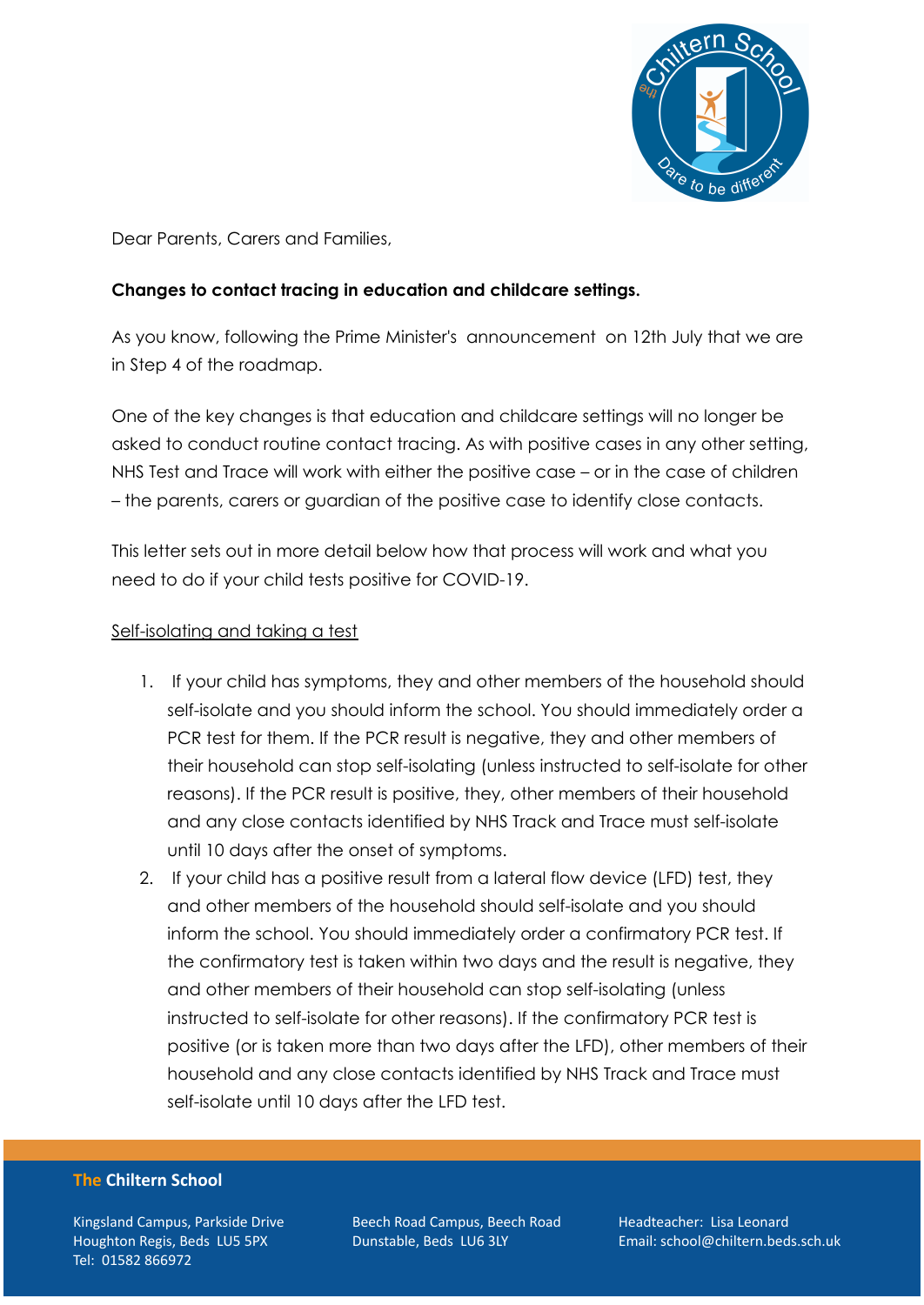- 3. PCR tests can be booked online through the NHS Test & Trace [website](https://www.nhs.uk/conditions/coronavirus-covid-19/testing/) or by calling 119.
- 4. PCR test results will be recorded with NHS Test and Trace automatically, but you should also communicate the result to the education or childcare setting during term time or summer provision.

## Contact tracing

- 5. If your child gets a positive PCR test result, NHS Test and Trace will contact you, using the details you registered when ordering the PCR test. You and/or your child will be asked a series of specific questions designed to identify who your child has been in close contact with. Being in an education or childcare setting with someone who has tested positive for COVID-19 will not necessarily mean a person is identified as a close contact.
- 6. You will be asked to provide the contact details, if you know them, of any of the individuals or their parents or guardians who have been identified as close contacts. NHS Test and Trace will then get in touch with these close contacts and provide appropriate instructions or advice (see below).

# Self-isolation and/or testing of close contacts

7. At present, anyone identified as a close contact is legally required to self-isolate and must not attend their education or childcare setting (the only exception is if they are participating in a daily contact testing trial). Anyone identified as a non-household close contact by NHS Track and Trace must self-isolate until 10 days after the date of their most recent contact with that person. If they live in the same household, they must self-isolate until 10 days after the date of that person developing symptoms (see point 1 above) or, if that person was asymptomatic, the date of their test (see point 2 above). NHS Test and Trace will notify you of the day on which the self-isolation period ends.